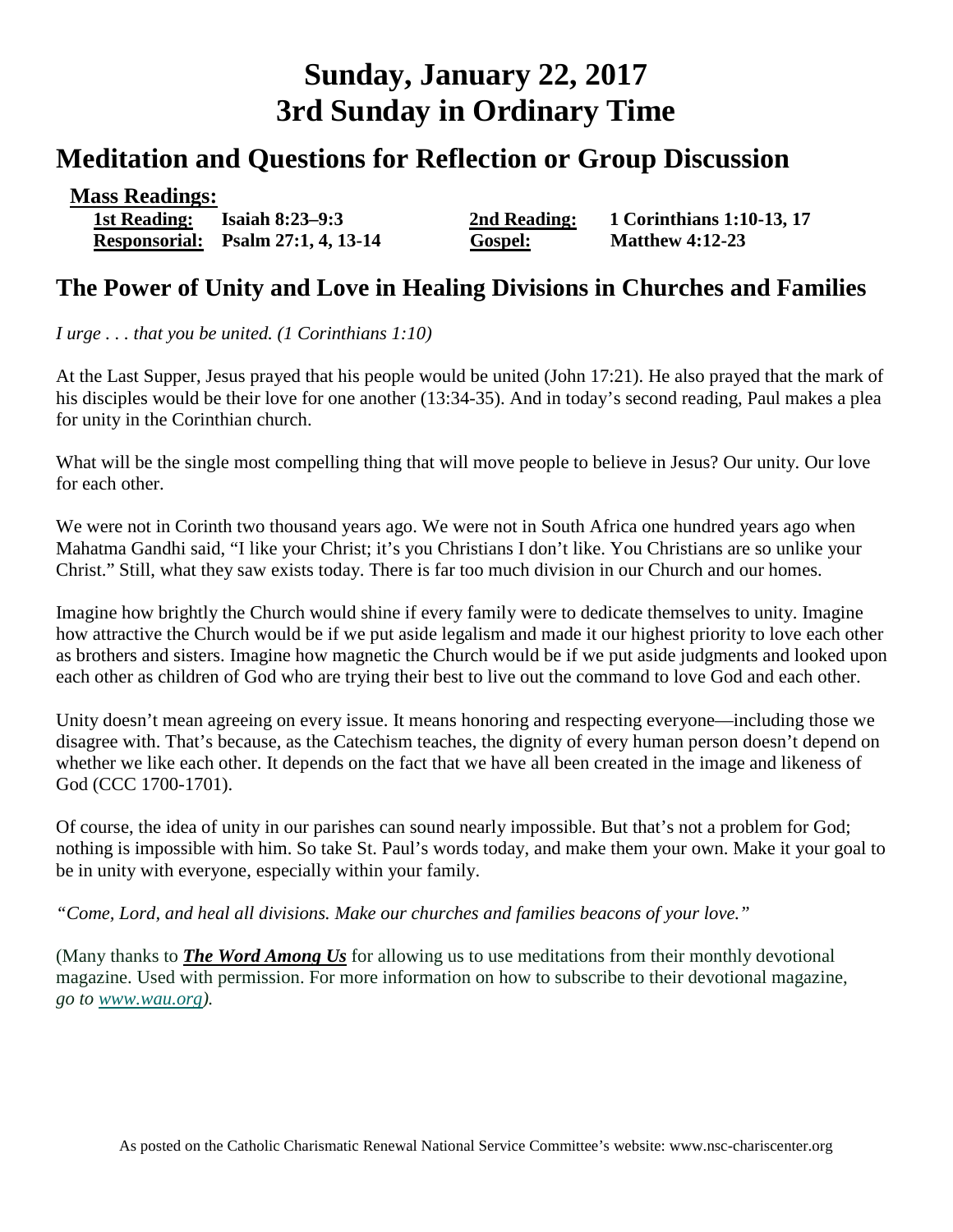#### **Sunday, January 22, 2017**

## *Questions for Reflection or Discussion:*

- 1. In the First Reading,Isaiah speaks of the great promise that "The people who walked in darkness have seen a great light; upon those who dwelt in the land of gloom a light has shone." This great promise, which is repeated in the Gospel Reading, has been fulfilled in Christ. In Christ, the "yoke" of sin that has "burdened" us has been "smashed." The result of this is "abundant joy" and "great rejoicing".
	- Does your Christian witness reflect the "abundant joy" and "great rejoicing" you received in Christ?
	- How can you make your life a greater reflection of what you have received in Christ?
- 2. The Responsorial Psalm also reflects the promises of the first reading: "The LORD is my light and my salvation; whom should I fear? The LORD is my life's refuge; of whom should I be afraid?" It goes on to remind us that we shall "see the bounty of the Lord in the land of the living," not just when we get to heaven. And this will occur when we "gaze on the loveliness of the Lord and contemplate his temple."
	- In what ways is the Lord your light and salvation and your life's refuge? Why should this cause you to say: "whom should I fear" and "of whom should I be afraid"?
	- What role does regular time spent in prayer, worship, and Scripture reading play in this?
- 3. In the Second Reading, St. Paul urged that Christian brothers and sisters in the church at Corinth overcome their many "divisions" and "rivalries," and be united in Christ "in the same mind and in the same purpose."
	- How can you help build greater unity within your parish?
	- During the Week of Prayer for Christian Unity, January 18-25, what steps can you take individually, and together, to pray for and promote Christian unity with non-Catholic Christians?
- 4. In the Gospel, Jesus' preaching begins with these words: "Repent, for the kingdom of heaven is at hand."
	- How important is it for you to have a regularly scheduled examination of conscience, for example, as part of your prayer life? How important should it be?
	- How important to you is the Sacrament of Reconciliation? How important should it be?
- 5. In the Gospel, we are also told that when called by the Lord the disciples responded "immediately," and left everything to follow him.
	- What are some of the obstacles that can keep you from responding immediately when the Lord calls you or reveals his will to you?
	- What steps can you take, with the Lord's help and grace, to overcome them?
- 6. The meditation opens with these words: "At the Last Supper, Jesus prayed that his people would be united (John 17:21). He also prayed that the mark of his disciples would be their love for one another (13:34-35). And in today's second reading, Paul makes a plea for unity in the Corinthian church." In John 17:21, Jesus prays that "they may all be one, as you, Father, are in me and I in you, that they also may be in us, that the world may believe that you sent me." In John 13:34-35, Jesus says these words: "I give you a new commandment: love one another. As I have loved you, so you also should love one another. This is how all will know that you are my disciples, if you have love for one another."
	- In the meditation, the following question is asked and answered: "What will be the single most compelling thing that will move people to believe in Jesus? Our unity. Our love for each other." Do you agree with this answer?
	- What other reasons will cause people to believe in Jesus
- 7. Take some time now to pray and ask the Lord to bring healing to the divisions among Christian denominations, within our churches, and within our families. Use the prayer below from the end of the meditation as a starting point.

#### *"Come, Lord, and heal all divisions. Make our churches and families beacons of your love."*

[The discussion questions were created by Maurice Blumberg, who is in partner relations for **The Word Among Us Partners**, [\(http://www.waupartners.org/\)](http://www2.wau.org/partners/); a ministry of **The Word Among Us** [\(www.wau.org\)](http://www.wau.org/) to the military, prisoners, women with crisis pregnancies or who have had abortions, and college students. He is also

As posted on the Catholic Charismatic Renewal National Service Committee's website: www.nsc-chariscenter.org